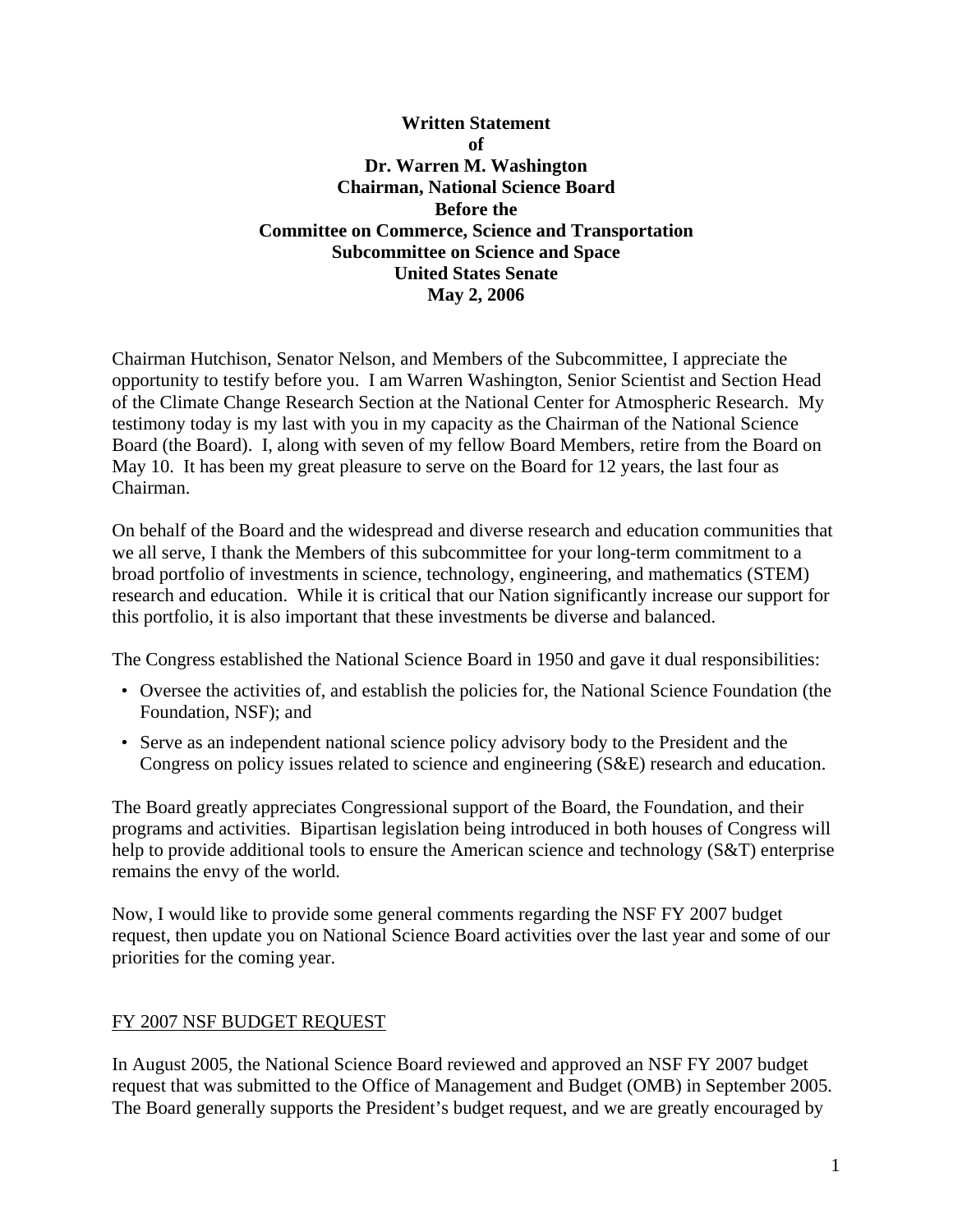the overall level of increase in the total NSF FY 2007 budget request. Given the overall cut to non-defense domestic discretionary spending, the Board respects and appreciates that the President's budget request recognizes the importance of returning NSF to significant positive growth. We are cognizant of the current Federal fiscal constraints that our Nation faces and that there are many worthy competing interests for limited resources.

Nearly a year ago, Members of Congress requested that the Board, in its role as the policy making and oversight body of the NSF, develop a bold new vision for NSF. The Board was also requested to factor Federal fiscal realities into its vision for the future of NSF. The *National Science Board 2020 Vision for the National Science Foundation* (NSB 05-142, www.nsf.gov/nsb/documents/reports.htm) was delivered to Congress, as requested, four months ago. This document provides a vision statement for NSF that is informed by a sense of our Nation, our knowledge of the trajectory of global science and engineering research, and our confidence in a promising future. We have also provided Strategic Priorities, Near-Term Goals, and Enabling Strategies for achieving this vision.

The Board envisions a prosperous America that is powered by innovations flowing from the latest transformative scientific ideas with a workforce among the most scientifically and technically competent on the planet. We see an America in which every student graduates from high school with a sufficient grasp of the fundamental concepts in S&T to live a full and productive life in an increasingly technological world and whose research and higher education enterprises - among the most creative and fruitful in the world - bring together the best minds for inquiry, discovery, and teaching. The Board also envisions an America whose knowledge, skills, and values are respected and influential in setting the aspirations and policies of the global research and technology enterprise.

The National Science Board's 2020 Vision for NSF establishes broad priorities for the National Science Foundation to:

- Drive the cutting edge of fundamental and transformative research;
- Tap the talents of all our citizens, particularly those belonging to groups that are underrepresented in the science and research enterprise, and continue to attract foreign students and scientists to the U.S.;
- Develop and test new approaches to teaching science to elementary and secondary school students and catalyze partnerships among schools, museums, aquariums, and universities to put these techniques into effective practice;
- Provide the bright minds in our research institutions with the tools and instruments needed to probe the frontiers of knowledge and develop ideas that can transform our understanding of the world; and
- Maintain the financial and talent resources to be an effective agent for excellence in the critical national enterprises of learning, discovery, and innovation.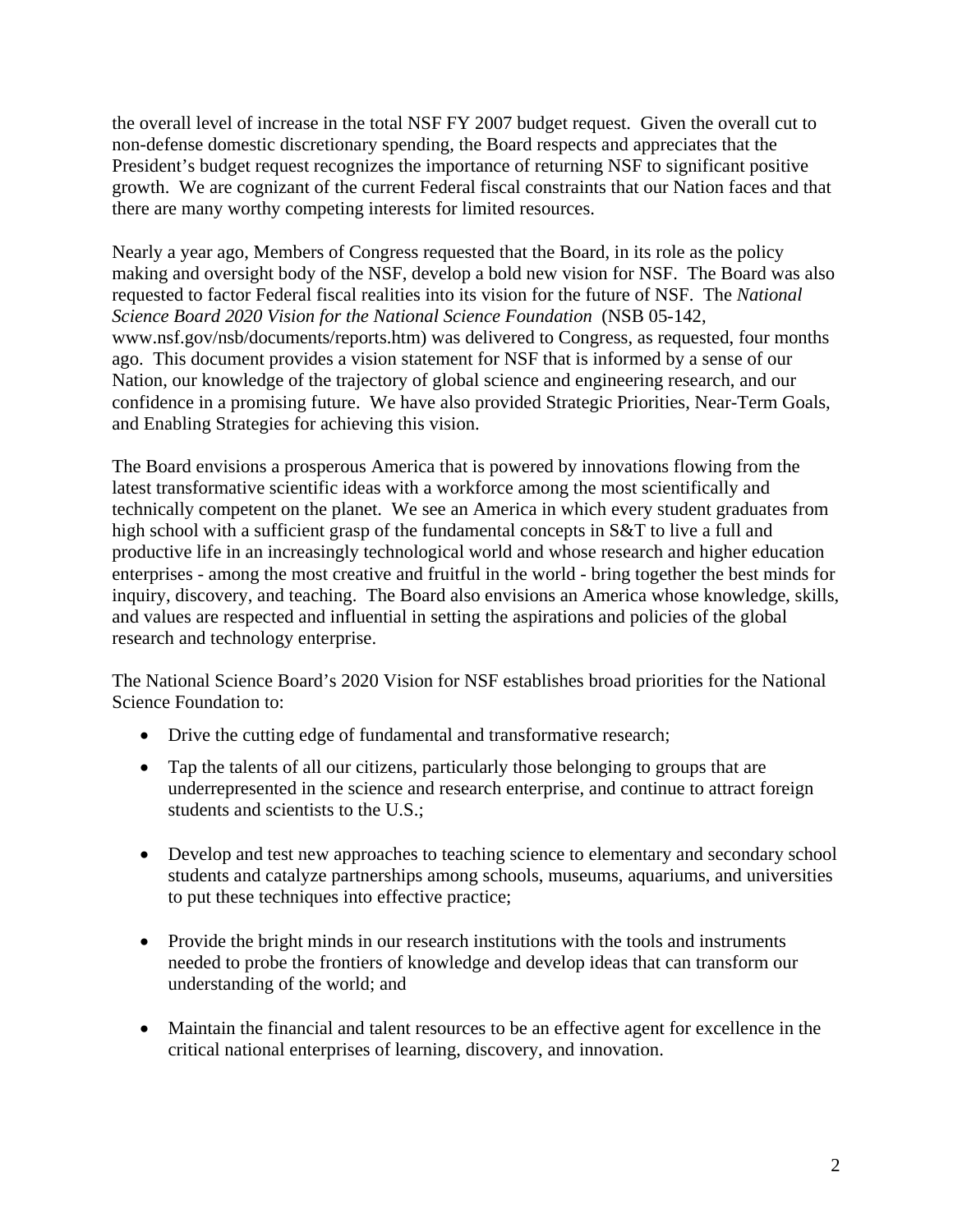The President's FY 2007 NSF budget request is a significant step towards achieving the Board's 2020 Vision for NSF. The Board fully supports the FY 2007 NSF budget focus on the four funding priorities that address current national challenges as well as strengthening the core portfolio's of NSF's research investment. We also recognize that a budget request of \$6.02 billion, representing a 7.9 percent increase over NSF's FY 2006 budget, is a significant investment in NSF.

Nevertheless, it is incumbent on the Board, in our role as an independent advisory body to both the President and Congress, to note that this still represents a significant gap between the existing congressionally authorized FY 2007 NSF budget of approximately \$10 billion that was included as part of the NSF Act of 2002, which sought to double the NSF budget in 5 years. The President's American Competitiveness Initiative again calls for a doubling of the NSF budget over a 10-year period. The Board welcomed the 2002 congressional authorization to double NSF's budget, the President's new call for a doubling of NSF's budget and all past efforts to double NSF's budget. However, we would respectfully suggest that the time to implement these admirable authorizations and initiatives has never been more urgent than now.

Members of this Subcommittee are familiar with the recent National Academy of Sciences study, headed by Norm Augustine, that described the unique and long-term value of programs in science and engineering research and education, like those at NSF, to ensuring the future economic health of our Nation, maintaining U.S. preeminence in discovery and innovation, and providing valuable contributions to homeland security efforts. A review of the National Science Board's just released *Science and Engineering Indicators 2006* (NSB 06-01, www.nsf.gov/nsb/) report should provide ample evidence of troubling trends that the Board, the National Academies and others have been highlighting regarding our Nation's future ability to remain preeminent in the global enterprise of discovery and innovation.

A critical mass of support, at least in principle, seems to have been attained with support from the President, both parties of Congress and the Nation regarding the need to significantly increase our Nation's broad portfolio of investments in science, engineering, mathematics, and technology research and education. It is also important, however, that this portfolio be diverse and balanced. Two NSF directorates, in particular, seem out of balance with the rest of the NSF budget over the last 2 years – Education and Human Resources (EHR) and Biological Sciences (BIO). Should this Congress determine that additional funds, beyond the Administration's request, can be made available to NSF in FY 2007, the National Science Board would recommend support for a strong and growing role for the NSF in the Nation's investment in S&E education, and addressing basic biological research.

Nearly a quarter century ago, the National Science Board's Commission on Pre-college Education in Mathematics, Science and Technology assessed the state of U.S. pre-college education in the subject fields and found it wanting. In the intervening years, we have failed to raise the achievement of U.S. students commensurate with the goal articulated by that Commission — that U.S. pre-college achievement should be "best in the world by 1995" — and many other countries have surpassed us. Not only are they not first, but by the time they reach their senior year, even the most advanced U.S. students perform at or near the bottom on international assessments. There is now an even more pressing need to build a new foundation.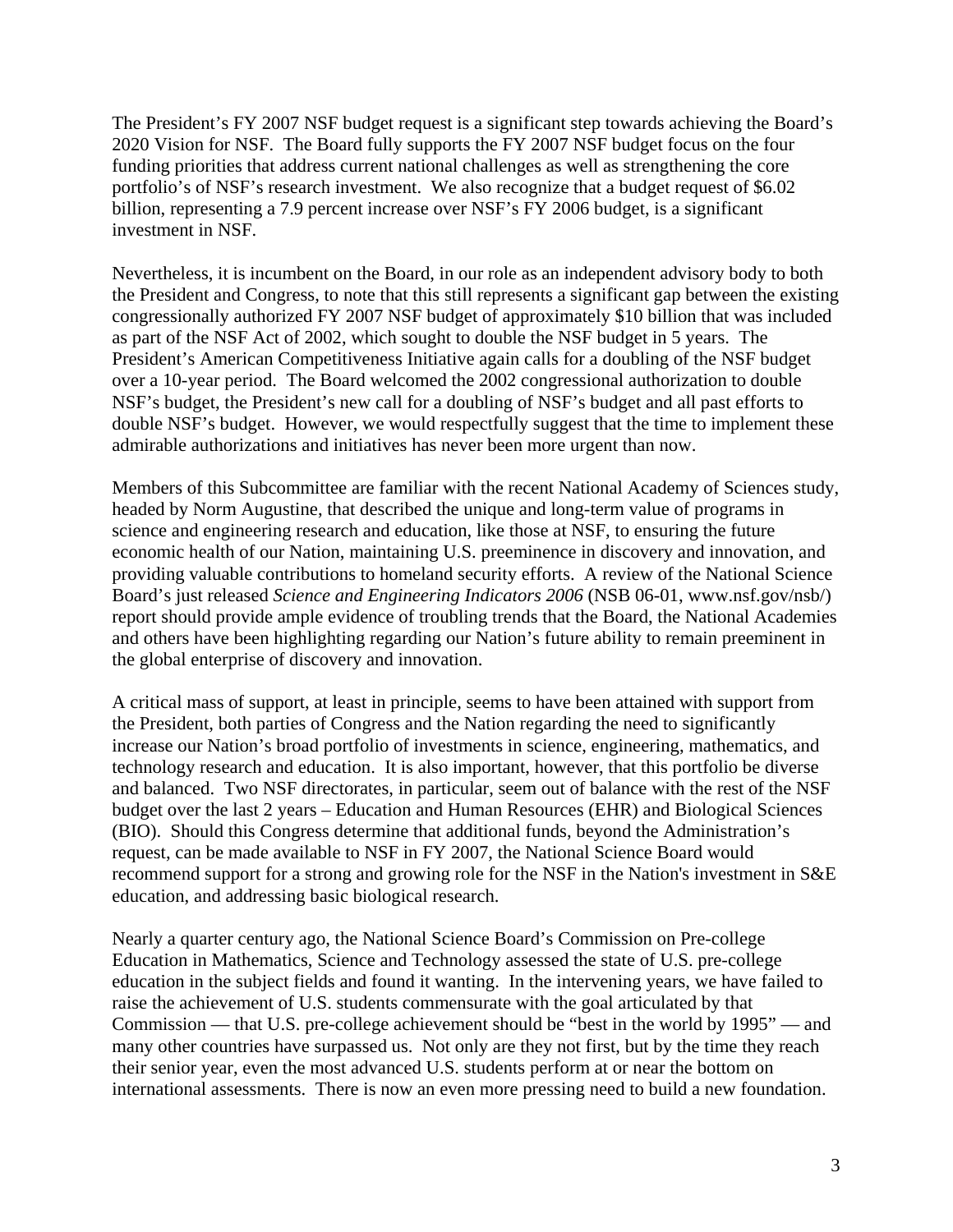The *Science and Engineering Indicators 2006* report clearly describes the extent of the dilemma; the time to act is now.

In 1983 the U.S. Department of Education's National Commission on Excellence in Education published the report, *A Nation At Risk.* This document stated: "By the year 2000, U.S. students will be the first in the world in mathematics and science achievement," expressing alarm on the "rising tide of mediocrity [in education] that threatens our very future as a Nation and a people." Despite these two reports – *A Nation At Risk* sounding the alarm and the NSB Commission report recommending solutions – and many others since then, we continue to slip further behind. The converging trends and stresses within our Nation's K-12 science and system are clearly documented in *Science and Engineering Indicators 2006*.

As the Board has stated in our just released policy report entitled, *America's Pressing Challenge – Building a Stronger Foundation* (NSB 06-02, www.nsf.gov/nsb/), if the U.S. is to maintain its economic leadership and compete in the new global economy, the Nation must prepare today's K-12 students better to be tomorrow's productive workers and citizens. Changing workforce requirements mean that new workers will need ever more sophisticated skills in STEM disciplines. This emerging workforce, consisting of degreed and highly skilled technical workers, will need to begin developing their mathematical and science skills early in their educational career. In addition, the rapid advances in technology in all fields mean that even those students who do not pursue professional occupations in technological fields will also require solid foundations in science and math in order to be productive and capable members of our Nation's society. We simply cannot wait until our students reach 18 years old to begin producing the intellectual capital necessary to ensure this future workforce; the time is now to get serious about this problem and better sharpen our efforts at all grade levels, in order to dramatically accelerate progress, lest we find ourselves, as a Nation, unable to sustain our high technology based quality of life.

Education is a core mission of NSF, which not only promotes research, but also shares in the responsibility for promoting quality math and science education as intertwining objectives at all levels of education across the United States. NSF's highly competitive peer-review process is second to none for openly and objectively identifying, reviewing, selecting, funding and providing stewardship for the very best STEM proposals and programs in research and education.

The NSF Mathematics and Science Partnerships (MSPs) are important tools for addressing a critical - but currently very weak - link between pre-college and higher education. The NSF MSP Program provides for the collaboration between pre-college and college to promote excellence in teaching and learning, therefore facilitating the transitions for students from kindergarten through the baccalaureate in STEM disciplines. The added benefit for our Nation is those students who do not choose STEM careers become the informed scientifically literate voting citizens we need for the  $21<sup>st</sup>$  Century.

NSF has the mandate, depth of experience, and well-established relationships to build the partnerships for excellence in STEM education. The Board, therefore, continues to stand by our 2004 formal policy statement (NSB 04-02, [www.nsf.gov/nsb/documents/testimony.htm\)](https://www.nsf.gov/nsb/documents/2004/nsb_msp_statement2.pdf) strongly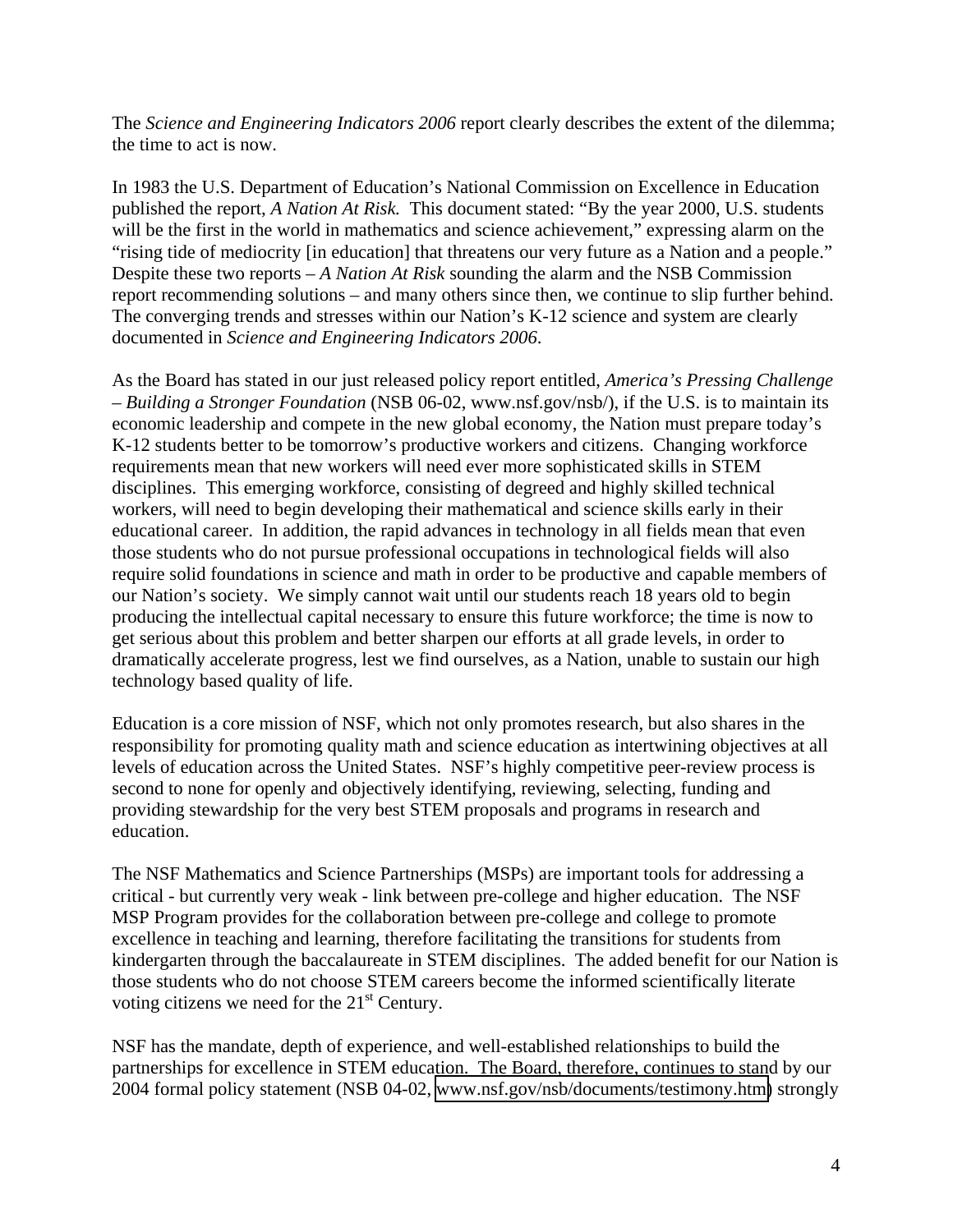urging that continued, full funding of the MSP Program at NSF be sustained over the long term as an essential component of a coordinated Federal effort to promote national excellence in science, mathematics and engineering. We also note with great concern that the FY 2007 NSF Budget provides for only a 2.5 percent increase from FY 2006 for the Education and Human Resources Directorate – still leaving this important component of our Nation's STEM education initiative over 3 percent below its FY 2005 level.

Another example of an area of NSF's diverse portfolio that would warrant attention should the Congress find additional funds beyond the President's request, is the Biological Sciences Directorate. This directorate essentially had a zero budget increase from FY2005 to FY 2006, and has the smallest FY 2007 percent increase of any of the NSF Research and Related Activities Directorates.

In general, the Biological Sciences budget of NSF has been small in recent decades, relative to the fact that some of the most spectacular advances in science over the last 50 years have been in this field. The emergence of biology at the forefront of scientific advances began with the discovery of the structure of DNA by Watson and Crick in 1953 and has accelerated ever since. Among the many landmark discoveries was the validation of the universal genetic code in the late 1960's. The work on determining the genetic code was performed in England using a bacterial virus, a "bacteriophage". These and many other biology-focused discoveries have been recognized by numerous Nobel prizes.

One major factor that may have inadvertently contributed to a perceived lack of need to significantly increase the NSF Biology budget may have been the dramatic budget increases over the last 10 years for the National Institutes of Health (NIH). However, NIH and NSF have different missions and foci in regards to supporting basic research in biological sciences. The NSF physical sciences are well deserving of significant budget increases, but so are the other facets of NSF's diverse portfolio. The spectacular advances in structural biology have depended largely on the development of innovative new technology, some of which has been funded by NSF. Biology today is as basic a science for exploring our world as physics, chemistry, and mathematics have always been. Biologists are by far the largest community of scientists benefiting from synchrotron radiation sources; structural biologists have long been one of the major driving forces for better and bigger computing facilities; and the daily visual imaging technology used in the analyses of proteins or whole cells is on par with needs for this technology in physical sciences. It is also widely recognized that advances in biological sciences are instrumental in fostering applications that often lead to commercial innovation. Yet funding of biology has decreased as a proportion of the NSF budget in the last 8 years.

Notwithstanding the Board's concern regarding NSF's EHR and BIO budgets, I would emphasize that the NSB supports the integrated portfolio of investments in S&E research and education represented in the NSF FY 2007 budget proposal. It thoughtfully blends support for the core disciplines with encouragement for interdisciplinary initiatives, brings together people from diverse and complementary backgrounds, provides infrastructure for research and STEM education, and strengthens the NSF's management of the enterprise.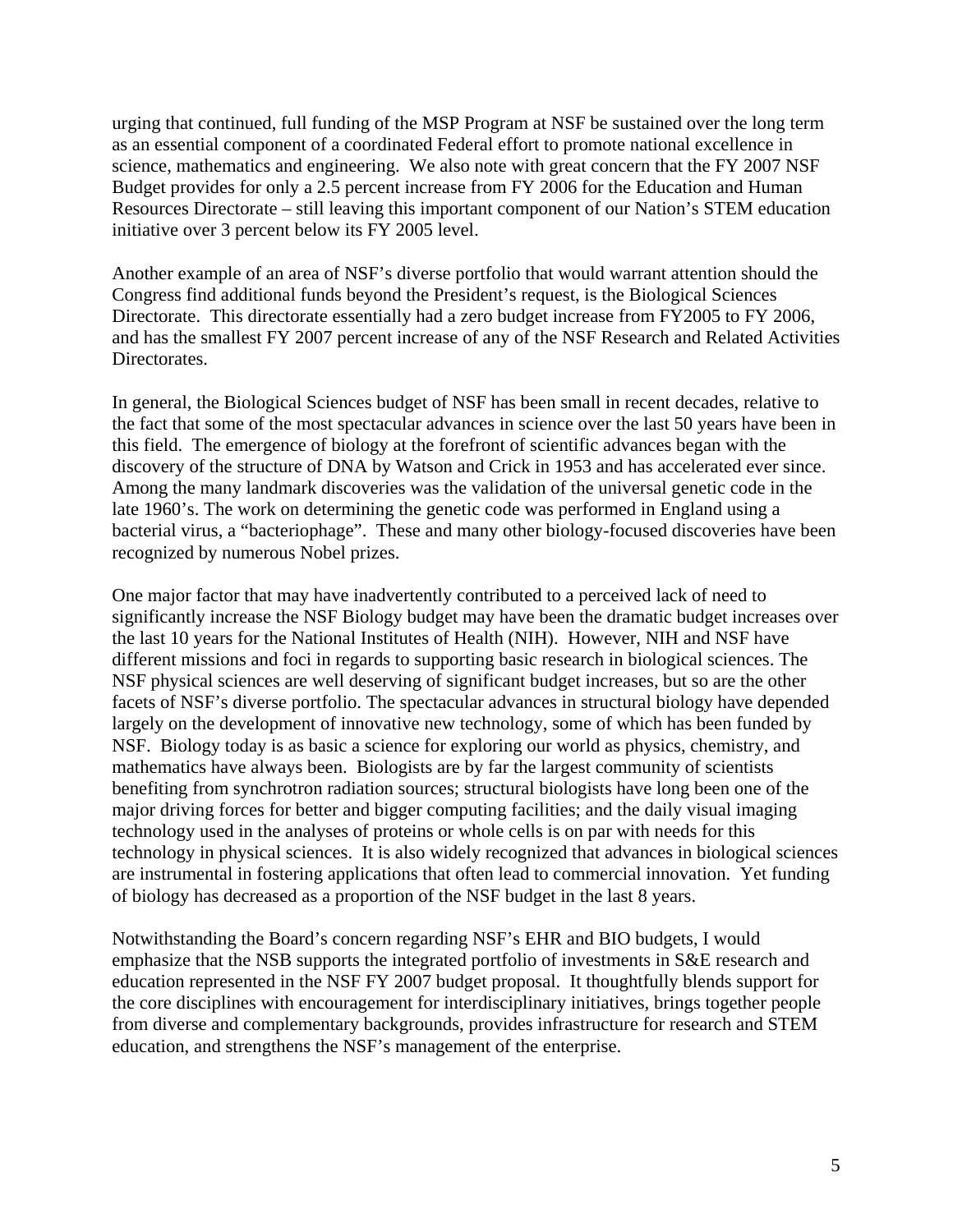The Board fully supports the proposed FY 2007 funding for the Major Research Equipment and Facilities Construction (MREFC) account that permits the initiation of three new MREFC projects. Members of the Senate are aware of the exciting opportunities at the frontiers of knowledge that we are unable to pursue without the cutting edge facilities that are funded under this account. The Board reiterates our support and priority order for these three "new start" MREFC projects with highest priority for the Alaska Regional Research Vessel (ARRV), followed by National Ecological Observation Network (NEON) and the Ocean Observations Initiative (OOI).

The process and criteria for establishing priorities for Major Research Equipment and Facilities Construction (MREFC) is described in *A Joint National Science Board – National Science Foundation Management Report: Setting Priorities for Large Research and Facilities Projects Supported by the National Science Foundation* (NSB-05-77, September 2005) [http://www.nsf.gov/pubs/2005/nsb0577/index.jsp.](http://www.nsf.gov/pubs/2005/nsb0577/index.jsp) Briefly, MREFC projects under consideration must undergo a multi-phase internal and external review and approval process. This includes a review by the internal NSF MREFC Panel, which makes recommendations to the NSF Director with attention to criteria such as scientific merit, importance, readiness, and cost-benefit. These criteria have been modified to align with the criteria recommended by the National Academies and approved by the Board.

On at least an annual basis, an overarching cross-discipline context for assessing the value of a proposed facility in comparison to other investments is presented by NSF to the Board. The *Facility Plan* combines in one document a report on major facilities under construction and in various stages of development, together with an extensive discussion of the science objectives and opportunities at the frontiers of science and engineering that provide the context and compelling need for major facilities. The Board believes that the NSF *Facility Plan*, updated regularly and made public, is a valuable planning tool within NSF and the Executive Branch, providing a comprehensive exposition of needs and plans to inform decisions in Congress, and serving as an important vehicle for communicating with our research communities.

The Director selects MREFC candidates to send to the National Science Board for consideration, which then approves, or not, projects for inclusion in future budget requests. On at least an annual basis, the Board reviews all of the Board-approved projects that have not yet received MREFC appropriations to determine if there should be any changes to the priority order of the projects. The Director, in keeping with the Board's prioritization, then develops the annual NSF budget request for the Board's review and approval prior to the Director submitting the budget to OMB. In this year's budget, the increased funding in the MREFC account for three new starts, already approved by the Board to seek funding, is in accord with our well supported finding of an urgent need for increased Federal and NSF investment in infrastructure in our 2003 report, *Science and Engineering Infrastructure for the 21st Century: The Role of the National Science Foundation* (NSB 02-190) [http://www.nsf.gov/nsb/documents/2002/nsb02190 /msb02109.pdf,](https://www.nsf.gov/nsb/documents/2002/nsb02190/nsb02190.pdf) and our approval of these particular projects as ready to seek funding, in priority order, under the MREFC account.

The President's budget request for NSF also continues to foster S&T that enhances our homeland security. NSF activities in this area include Critical Infrastructure Protection, Research to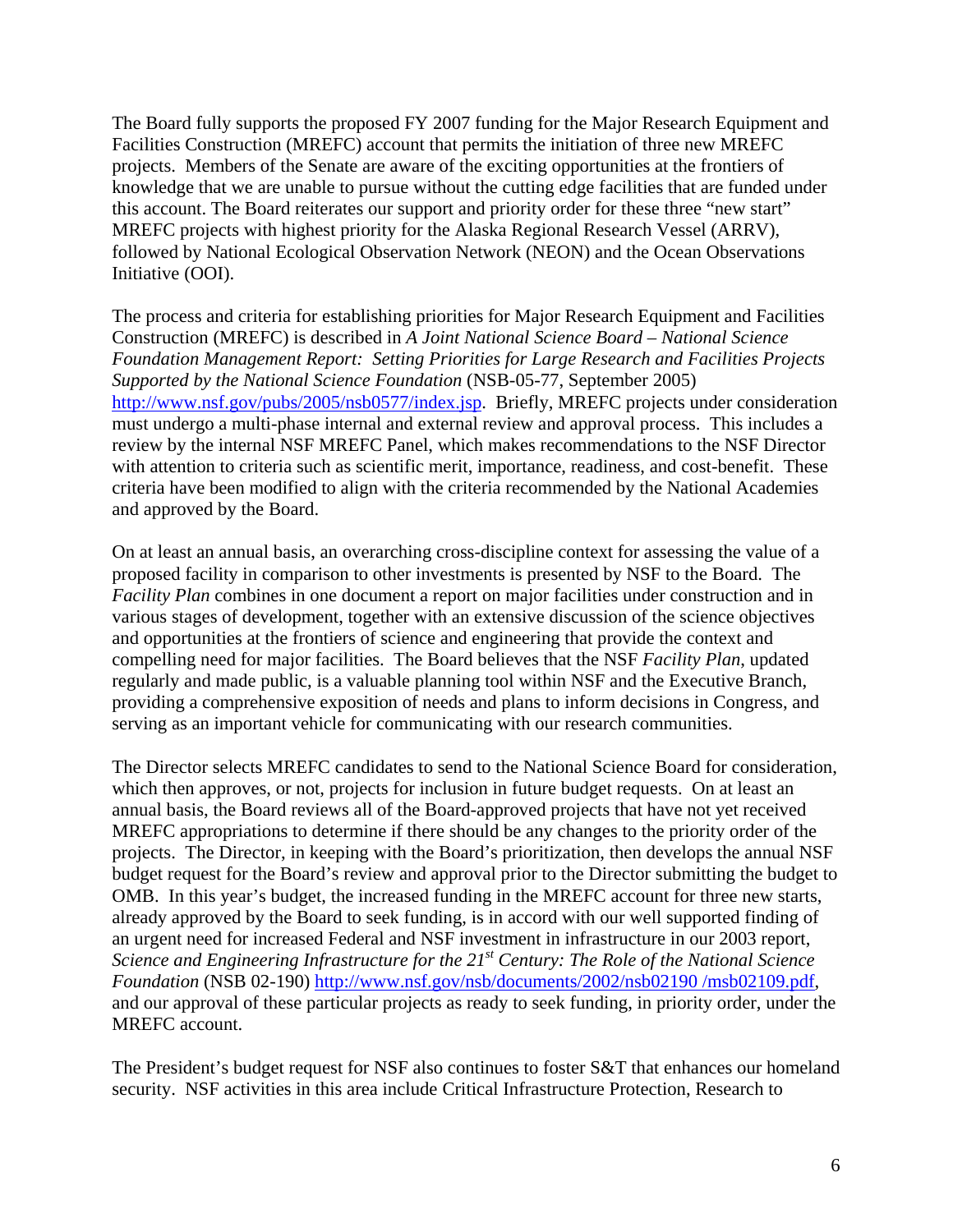Combat Bioterrorism, Cybercorps Scholarships for Service, Counterterrorism, and Physical/Information Technology Security. By enabling future discovery and innovation, NSF supports our Nation's long-term prosperity and security. The requested funding for Homeland Security related projects is \$384.21 million, representing a 12.4 percent increase over FY 2006. Nearly half of the requested increase will support a new NSF-wide activity that seeks to advance fundamental knowledge in new technologies for sensors and sensor networks, and in the use of sensor data in control and decision-making across a broad range of applications, particularly those that bear on the prediction and detection of explosive materials and related threats.

## OVERVIEW OF NSB ACTIVITIES DURING THE LAST YEAR

During the last year, the Board accomplished a great deal, even while going through a continuing evolution in terms of its operation. I will not attempt to describe all of our accomplishments, but I would like to briefly highlight some of these accomplishments.

## *NSF Oversight and Policy Direction*

A significant example of the Board's effort to provide oversight and policy direction to NSF was the completion of a revised process for the identification, review, approval and prioritization of large facilities projects. Under the revised process, the Board approved six major NSF awards totaling over \$540 million, and approved the termination of an MREFC project.

The Board also approved a policy statement on Respective Roles of NSF Management and the Office of Inspector General in the Settlement of Administrative Investigatory Matters, as well as approved Guidance for NSF Centers Programs, and carried out a *Review of the NSF Merit Review System* (NSB 05-119, www.nsf.gov/nsb/documents/reports.htm)

Perhaps most importantly, we approved the *National Science Board 2020 Vision for the National Science Foundation*

#### *Advice to the President and Congress*

In terms of advice to the President and Congress, the Board published and disseminated several important reports, including:

- *Long-Lived Digital Data Collections* (NSB 05-40, www.nsf.gov/nsb/documents/reports.htm)
- *Science and Engineering Indicators 2006* report.
- The Board's S&E Indicators "Companion Piece" policy report that focuses on STEM education, entitled *America's Pressing Challenge – Building a Stronger Foundation*.

Further, the NSB provided testimony to congressional hearings, and responded to other specific questions and inquiries from Congress.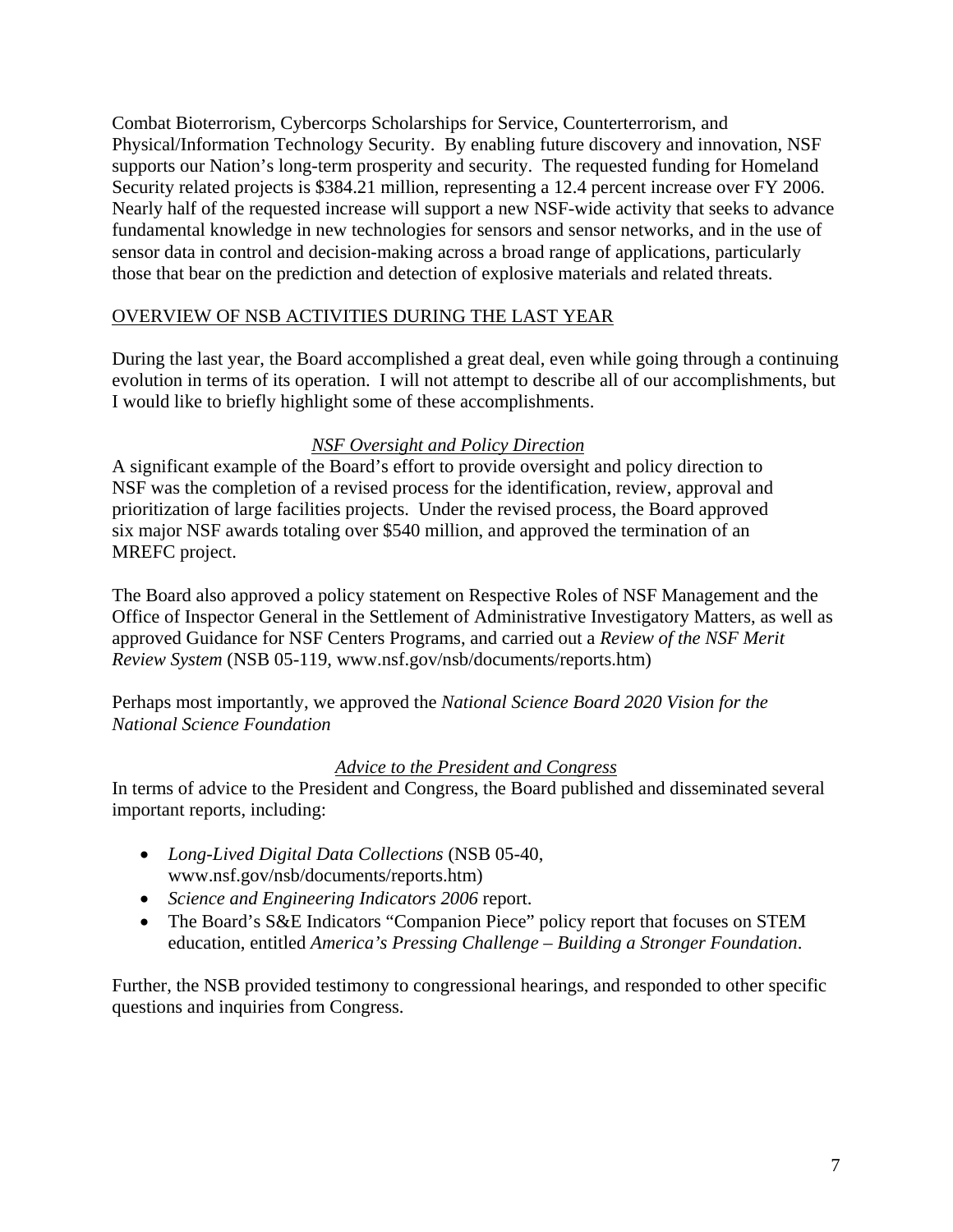## *Improved Outreach and Communication by the Board*

The Board also continues to increase and improve our direct outreach and communication with OMB, OSTP, Congress, other Federal agencies, various interest groups and the external science and engineering research and education community.

For example, the Board held

- three public hearings (with simultaneous Web casts) on 21st Century Education in Science, Mathematics and Technology with Members of Congress testifying in two, on Capitol Hill; in Boulder, Colorado; and Los Angeles, California;
- two public workshops on Transformative Research (Arlington, VA and Santa Fe, NM);
- three public workshops on Hurricane Science and Engineering (Arlington, VA; Boulder, Colorado; and Pensacola, Florida;
- a public workshop on Engineering Workforce Issues and Engineering Education (Massachusetts Institute of Technology);
- two public presentations on Capitol Hill on *Science and Engineering Indicators 2006* (NSB 06-02) and its Companion Piece, *America's Pressing Challenge – Building a Stronger Foundation* (NSB 06-02), February 23 to the media and general public and April 6 to the House R&D and STEM Caucuses; a presentation to Colorado to State legislators on *Science and Engineering Indicators* and the Education Commission hearings for the American Electronics Association, March 23; and two presentations at the National Science Teachers Association (NSTA) in April in Anaheim, California on *Indicators* and the Companion Piece; and
- sponsored informational booths at both the American Association for the Advancement of Science (AAAS) meeting in February in St. Louis, Missouri and NSTA.

In an effort to facilitate more openness of Board meetings in accord with the Sunshine Act, we expanded our practices for:

- providing public notice of all our meetings in the *Federal Register* and on the NSB Web site;
- treating teleconferences of committees as 'meetings,' subject to the requirements of the Government in the Sunshine Act;
- providing much more information to the public in a more timely manner regarding meeting discussions and decisions; and
- encouraging public comment during the development of Board publications.

The National Science Board Office (NSBO) is contracting to develop monitoring and evaluation tools, to expand outreach, and measure the impacts of NSB statements, resolutions and reports; and to redesign the NSB Web site to promote transparency, accessibility, and utility for the public. The Board's practice of holding its data gathering workshops around the country will be expanded in FY 2006 and 2007 to increase opportunities for the public to attend Board activities.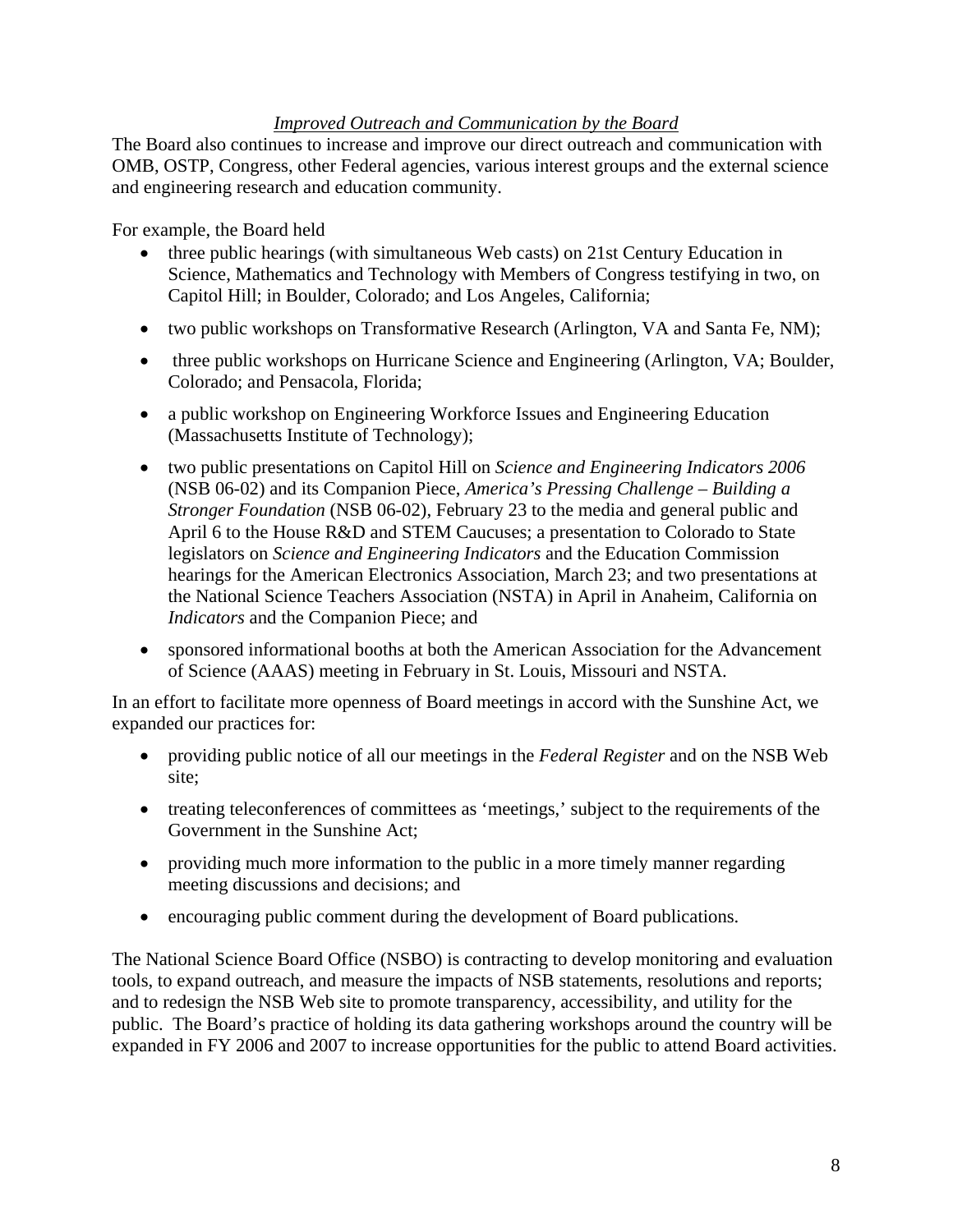The Board has also continued its recognition of outstanding science, engineering and science education accomplishments through the Vannevar Bush Award, Alan T. Waterman Award, and Public Service Awards.

## *Ongoing and Future Board Activities*

The Board has much to do in 2006 and 2007. Perhaps one of the most important actions is to oversee the implementation of the Board's 2020 Vision for NSF and approval of the new NSF Strategic Plan, which articulate the broad priorities for the National Science Foundation. At our March 2006 Board meeting we approved the creation of a Board Commission on  $21<sup>st</sup>$  Century Education in Science, Technology, Engineering, and Mathematics (NSB 06-03) (attached charge). We expect to complete the appointment of members to this Commission by the time of our May 9-10 Board meeting.

Two of our Task Forces, Transformative Research and Hurricane Science and Engineering will hold additional workshops and present the Board with draft final reports for Board approval. Both involve broad, multidisciplinary questions on the broad frontiers of science and engineering and across the portfolios of NSF's science, engineering and education directorates. Hurricane Science and Engineering in particular requires an integrative, multidisciplinary approach across a wide span of disciplines, including physical, social, behavioral, economic, biological, ecological, information technology and other appropriate sciences, as well as engineering (e.g., civil, environmental, mechanical), to address *deep fundamental science questions regarding hurricanes as natural disasters*. Fundamental social, behavioral and economic sciences play an especially critical role in understanding the impacts of such natural disasters, and in other areas of human behavior and risk-taking. In this context, it is worth noting that the 2005 Nobel Prize in Economic Sciences was awarded to American economist Thomas C. Schelling and American/Israeli economist Robert J. Aumann for enhancing "understanding of conflict and cooperation through game-theory analysis."

Our Task Force on International Science Partnerships will literally be taking the Board around the world in 2006 and 2007, and our *ad hoc* Task Group on Engineering Education is poised, after additional data gathering, to present us with recommendations that will impact university engineering programs and the future engineering workforce.

In addition to the Board matters of oversight and policy direction to NSF and providing advice to the President and Congress, there will also be significant transitions taking place on the Board itself. In a few short months, eight Board Members, four of whom have served on the Board for 12 years, will leave the Board. The Board will also be electing a new Chairman and Vice-Chairman, with committee chairmanships open to new appointments by the new Chairman of the Board.

#### FY 2007 NSB BUDGET

The Board's Budget Request for FY 2007 seeks resources to carry out its statutory authority and to strengthen the Board's oversight responsibilities for the Foundation. Effective communications and interactions with our constituencies contribute to the Board's work of identifying priority S&T policy issues, and developing policy advice and recommendations to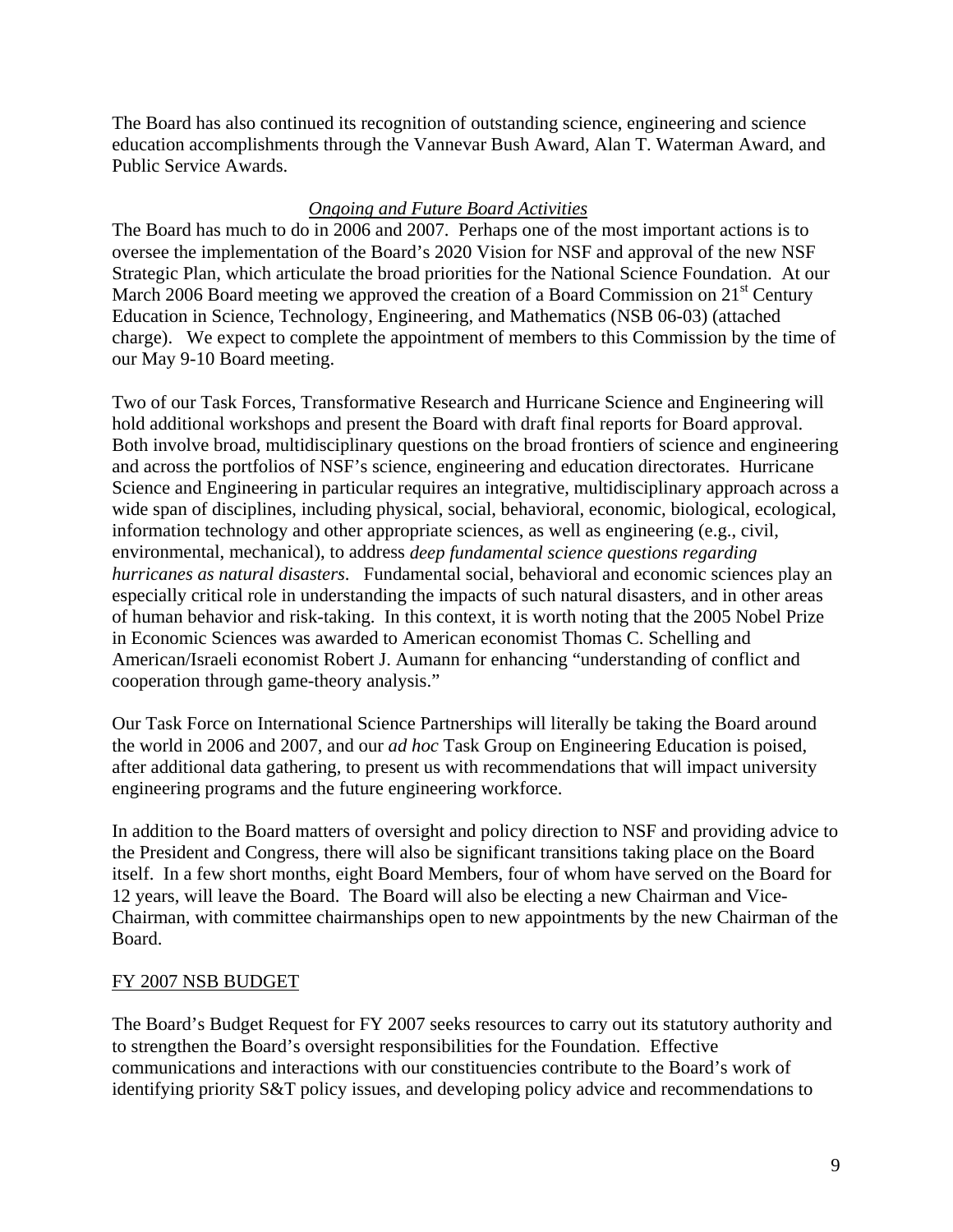the President and Congress. To this end, the Board will continue to increase communication and outreach with the university, industry and the broader S&E research and education community, Congress, Federal S&T agencies, and the public. The Board's activities will aim to support global leadership in discovery and innovation based on a continually expanding and evolving S&T enterprise in this country, and will ensure a principal role for NSF programs in providing a critical foundation for S&E research and education.

Among other activities in FY 2007, the Board expects to complete its study of NSF identification, development, review and funding of transformative research, and provide new guidance for NSF policies regarding such research. It will also provide national policy recommendations following completion of the work of its Commission on 21<sup>st</sup> Century Education in Science, Technology, Engineering and Mathematics. While many of these recommendations will be at a national system level, a number will also focus specifically on the role NSF can and should play in supporting the development of an adequate and diverse S&E workforce for the future. The Board's examination of university level engineering education will also be completed and recommendations provided in FY 2007. The Board's Task Force on Hurricane Science and Engineering will also be producing a final report that is expected to outline a specific role for NSF in addressing interdisciplinary needs of an integrated national research program. The NSB International Task Force expects to complete its examination of the role of the Government in international science and engineering in response to the changes that have occurred in recent years to the global dynamics for S&E research, education, politics, and workforce. The Board will continue to review and approve NSF's actions for creating major NSF programs and funding large projects. It is also expected that the Board will be reviewing a new NSF Strategic Plan and guiding its implementation that is expected to address the Board's 2020 Vision for NSF.

Essential to the conduct of Board business is a small and independent, yet adequate, core of fulltime senior policy, clerical and operations staff, supplemented by short-term temporary contractual support as needed for various Board endeavors. This core of Board support is augmented by the Foundation as it continues to provide accounting, logistical and other necessary resources in support of the NSB and its missions. In addition to the NSBO's essential and independent resources and capabilities, external advisory and assistance services are especially critical to support production of NSB reports and supplement the Board staff's general research and administration services to the Board. These external services provide the Board and its Office with the flexibility to respond independently, accurately and quickly to requests from Congress and the President, and to address issues raised by the Board itself.

By statute, the Board is authorized five professional positions and other clerical staff as necessary. In consultation with the Congress, the Board has defined these five professional positions as its senior S&E policy staff, and the clerical positions as Board staff that support Board operations and related activities associated with the conduct of its meetings and oversight responsibilities. At my direction, the NSB Executive Officer, who reports directly to the Board Chair and also serves as the NSBO Director, has identified options for broadening the NSBO staff capabilities to better support the broad mission of the Board. The NSBO staff provides both the independent resources and capabilities for coordinating and implementing S&E policy analyses and development, and the operational support that are essential for the Board to fulfill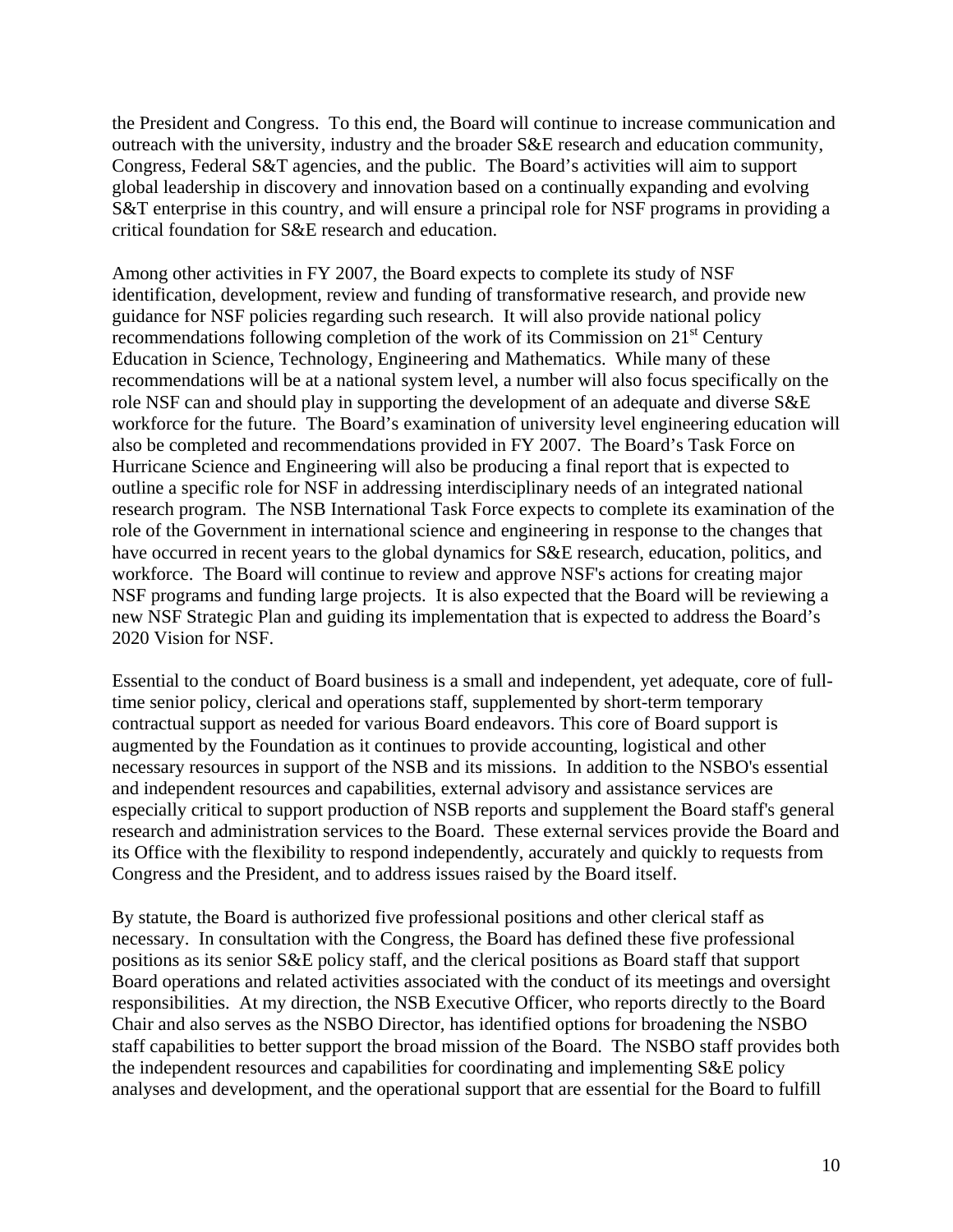## its mission.

The full impact of increasing the number of professional positions to the statutory level, along with necessary clerical and support staff, is expected to occur in FY 2007, with increased attention to addressing new skill requirements. Nevertheless, the results of a strategic restructuring of NSBO management and operations over the last 2 years (since implementation of the changes incumbent in the December 2002 NSF Re-Authorization Act), has led to more efficient use of appropriated resources while retaining the ability to support an active Board agenda. More efficient operations, in combination with a completion of Board Office equipment upgrades in FY 2006, has positioned the Board to propose an FY 2007 budget that represents a reduction of \$40,000, or -1.0 percent, over the FY 2006 Current Plan. However, it is important to note that our proposed FY 2007 budget provides the minimum level of support for essential Board activities.

# CLOSING REMARKS

This is a difficult time for Federal S&E research and education budgets and the organizations and individuals that rely on Federal support. For over 50 years the Federal government has sustained a continual, visionary investment in the U.S. research and education enterprise in the expectation that such investment would benefit all Americans. That Federal effort has expanded the horizon of scientific discovery and engineering achievements far and wide, leading to the realization of enormous benefits to the Nation's prosperity and security.

We know what works – we have a very long history of success to draw on. In 1946, legislators contemplating the creation of a national science foundation were disturbed by the relative weakness of America in basic scientific discoveries. This weakness was evidenced by several factors, including the scarcity of U.S. researchers awarded Nobel Prizes in chemistry, physics, and medicine and a serious deficit of trained American scientists. By the 1960s, evidence of the success of the Foundation they established was abundant: U.S. researchers were regularly honored for their accomplishments in the sciences by many authorities, including the Nobel Foundation, and the American education enterprise that trained scientists and engineers became the envy of the world.

We know the expanding frontiers of knowledge offer enormous opportunities for research and innovation. We also know that the education of all our citizens in the fundamentals of math, science and engineering must continue to be enhanced if the U.S. is to remain eminent in critical S&T disciplines. As other nations ramp up their investment in the infrastructure for S&E research and innovation, we cannot be complacent. The Federal investment in the Nation's S&T is a necessity for the Nation's future prosperity and security. The U.S. must sustain its advantages through continued wise, adequate Federal support for our S&E enterprise.

In recognition of fiscal realities, the National Science Board pledges that we will guide NSF by setting priorities, to make difficult programmatic budget decisions and, as a result, to obtain the best return on the taxpayers' investment. However, even in a time of budget constraints, we cannot ignore the Nation's growing dependence on innovation for economic prosperity and the ever-improving quality of life Americans have come to expect. The Board recognizes that